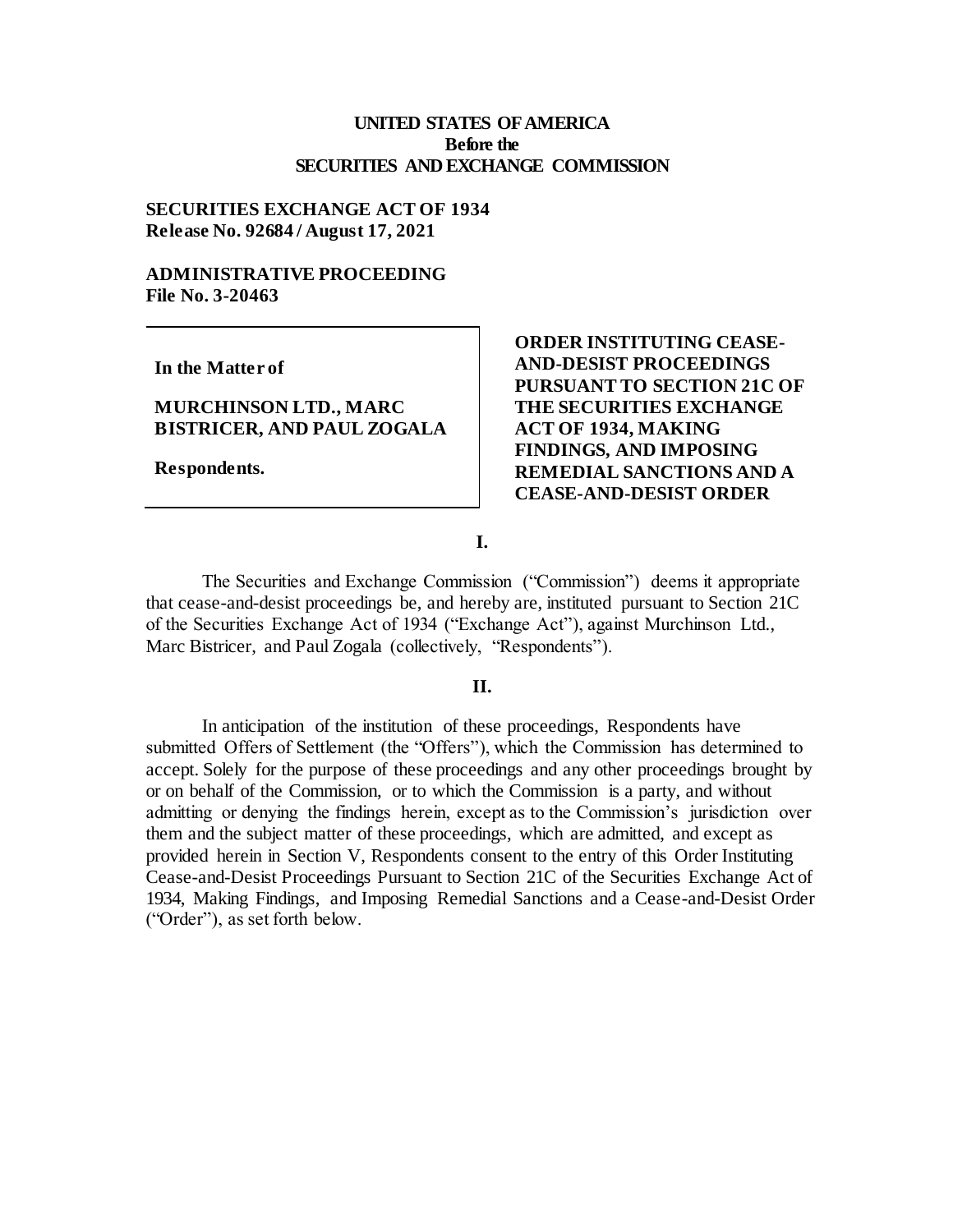#### **III.**

On the basis of this Order and Respondents' Offers, the Commission finds<sup>1</sup> that:

### **Summary**

1. These proceedings concern Respondents causing the executing brokers of a hedge fund (the "Hedge Fund") to violate the order-marking and locate requirements of Regulation SHO of the Exchange Act, and Respondents Murchinson and Bistricer (the "Murchinson Respondents") causing the Hedge Fund to act as a dealer without registering with the Commission, or being exempt from registration, in violation of Section  $15(a)(1)$  of the Exchange Act.<sup>2</sup>

2. From January 2016 through October 2017 (the "relevant period"), Respondents caused the Hedge Fund to place "long" sale orders with its brokers. At the time hundreds of these orders were entered, the Hedge Fund was not "deemed to own" the stock being sold and did not have a net long position in the stock for the purposes of Regulation SHO. Respondents should have identified these orders as "short" sales. Because this order-marking information was erroneous, Respondents caused the Hedge Fund's executing brokers to mismark such sale orders as "long" in violation of Rule 200(g) of Regulation SHO.

3. In providing erroneous order-marking information, Respondents also caused the Hedge Fund's executing brokers to violate Rule 203(b)(1) of Regulation SHO, because the executing brokers neither borrowed nor located shares available for borrowing prior to effecting those sales.

4. Because certain of the Hedge Fund's sale orders were erroneously marked as "long," Respondents' executing brokers did not apply the correct requirements and restrictions for short sales set forth in Regulation SHO. For example, the Hedge Fund avoided any costs that might have been incurred in connection with borrowing the stock. In addition, Respondents' erroneous order-marking information for such sale orders effectively caused the Hedge Fund to receive two extra trading days to close out any failures to deliver before its brokers executed a "buy in."

5. During the relevant period, the Hedge Fund entered into securities purchase agreements with multiple issuers whose stock traded on the Nasdaq Stock Market. In connection with certain of these securities purchase agreements, the Murchinson Respondents caused the Hedge Fund to buy and sell securities for its own account in connection with an offering of such securities without registering as a dealer

.

 $1$  The findings herein are made pursuant to Respondents' Offers of Settlement and are not binding on any other person or entity in this or any other proceeding.

<sup>&</sup>lt;sup>2</sup> References to the "Hedge Fund" in this Order include the Hedge Fund, its subsidiary funds, and associated individuals and entities.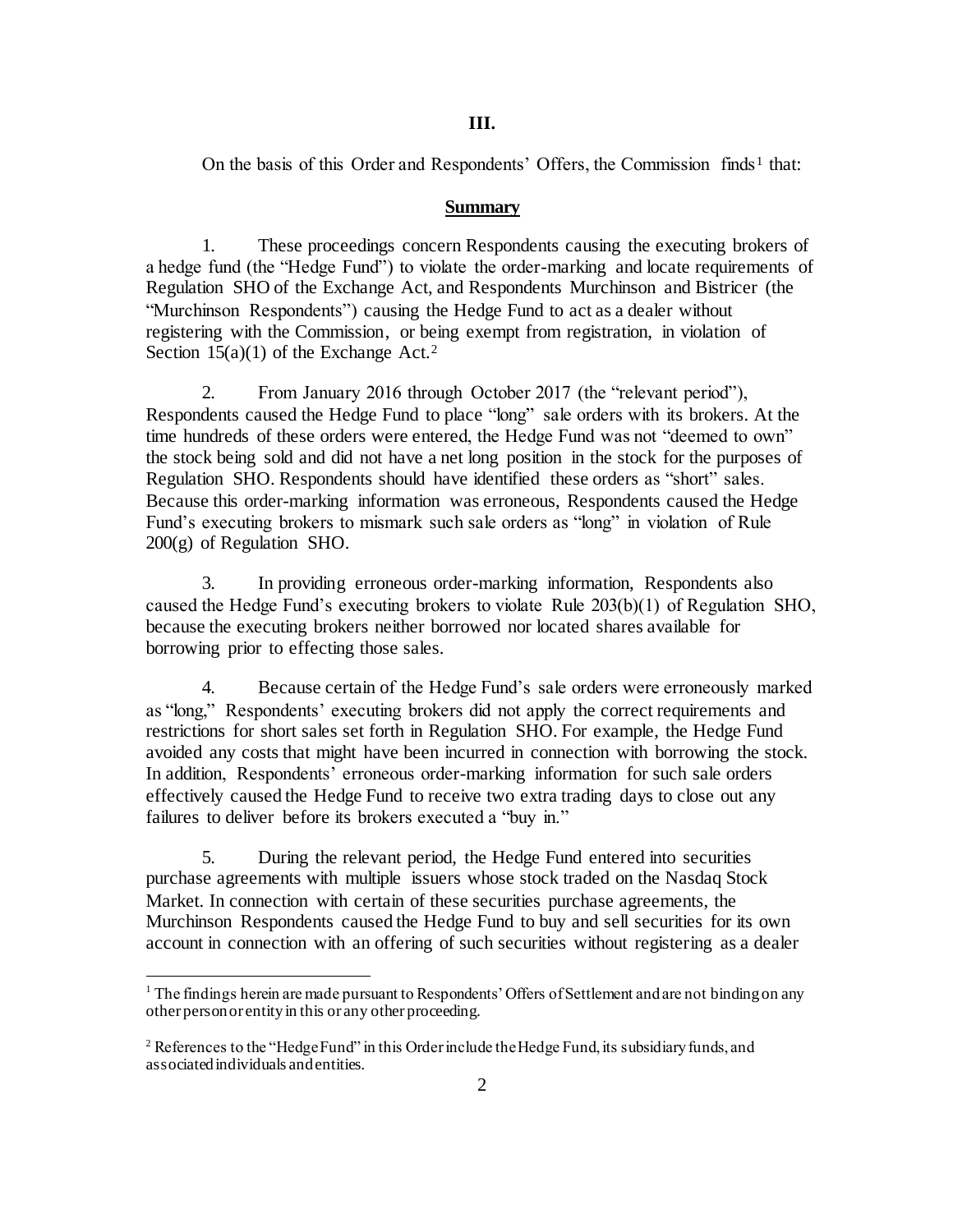with the Commission, or being exempt from registration. In doing so, Respondents caused the Hedge Fund to violate Section  $15(a)(1)$  of the Exchange Act.

### **Respondents**

6. Murchinson Ltd. ("Murchinson") is a corporation organized under the laws of Ontario, Canada with its principal place of business in Toronto, Canada. Murchinson has not been and is not registered with the Commission in any capacity. Murchinson is controlled by Marc Bistricer. Murchinson serves as sub-adviser to the Hedge Fund and directs certain of the Hedge Fund's trading strategies and investment decisions. As used in this Order, Murchinson refers to both Murchinson Ltd. and Murchinson LP, a predecessor entity that served as sub-adviser to the Hedge Fund until January 24, 2017.

7. Marc J. Bistricer, 38, is a citizen and resident of Canada who controls Murchinson. He has not been and is not registered with the Commission in any capacity.

8. Paul E. Zogala, 33, is a citizen and resident of Canada. During the relevant period, Zogala was the trader at Murchinson and was responsible for trading securities for the Hedge Fund. He has not been and is not registered with the Commission in any capacity.

### **Other Relevant Entity**

9. The Hedge Fund is a "company limited by shares," organized under the laws of Bermuda. It has not been and is not registered with the Commission in any capacity. The Hedge Fund has several subsidiary and associated funds, which are collectively referred to as the "Hedge Fund" in this Order. During the relevant period, all of the Hedge Fund's trading strategies and investment decisions were made by the Murchinson Respondents.

# **The Murchinson Respondents Caused the Hedge Fund to Enter into Securities Purchase Agreements with Multiple Issuers**

10. During the relevant period, Murchinson acted as sub-adviser to the Hedge Fund, and Bistricer controlled Murchinson. The Murchinson Respondents directed the Hedge Fund's trading strategies and investment decisions. The Hedge Fund compensated Murchinson by paying advisory fees.

11. In 2016 and 2017, the Murchinson Respondents caused the Hedge Fund to enter into securities purchase agreements with multiple issuers, pursuant to which the Hedge Fund bought the issuers' securities.

12. The Murchinson Respondents caused the Hedge Fund to enter into several convertible or exchange agreements with issuers, pursuant to which the Hedge Fund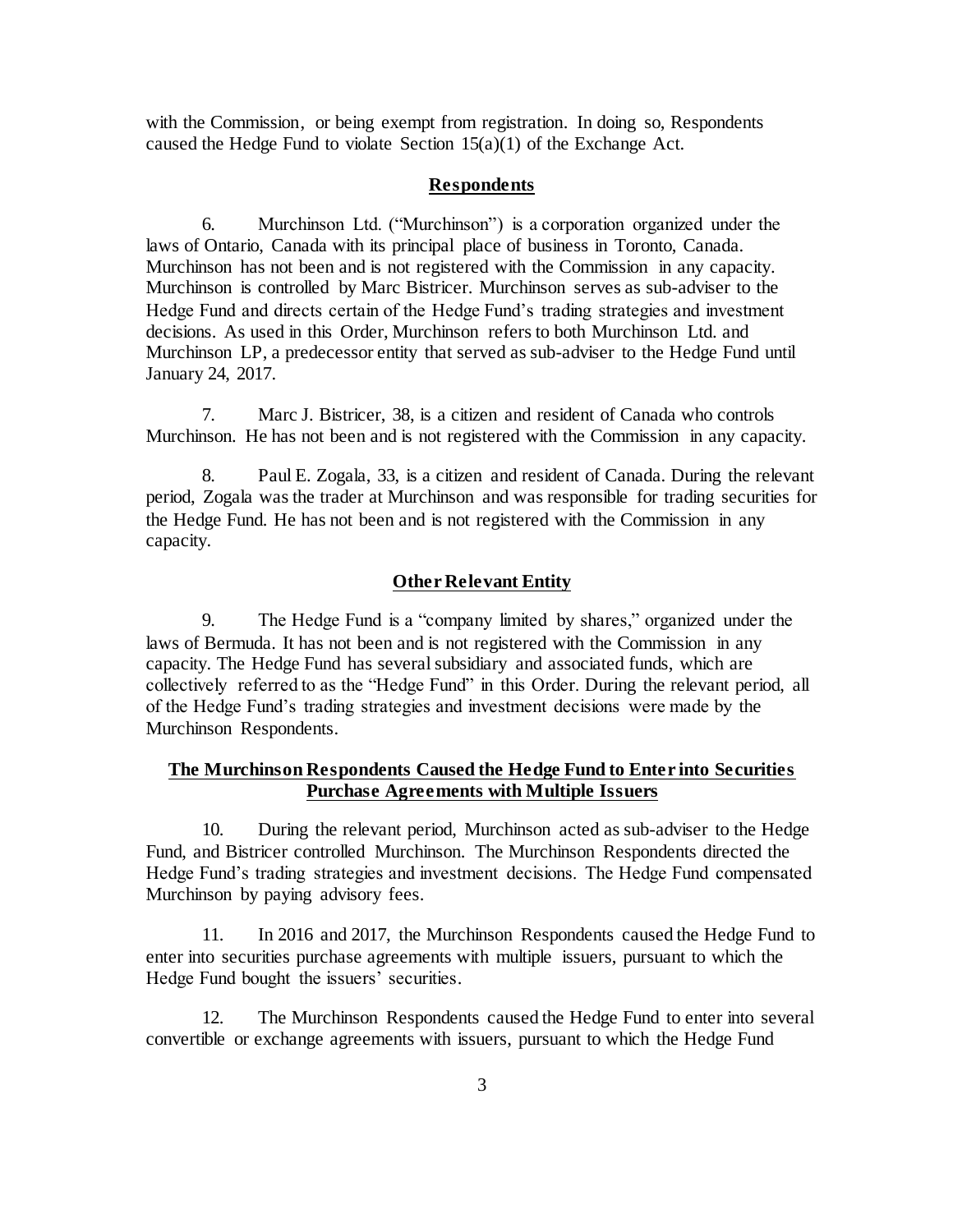purchased hundreds of millions of dollars of the issuers' securities that were convertible or exchangeable into common stock.

13. The Murchinson Respondents also caused the Hedge Fund to enter into equity line agreements with an issuer, pursuant to which the issuer could sell a specified dollar amount of stock (or "draw down" amount) to be purchased by the Hedge Fund in a specified period. These agreements permitted Murchinson and the issuer to agree to modify the terms of the purchases. Respondents caused the Hedge Fund to engage in dealer activity when Murchinson and the issuer ultimately agreed that after the Hedge Fund sold the issuer's stock during a specified period, the Hedge Fund could purchase an equivalent amount of stock from the issuer, rather than the initial draw down amount, at a specified percentage of the Hedge Fund's sales proceeds. In connection with another equity line agreement, Murchinson and a second issuer also agreed in certain transactions that after the Hedge Fund sold the issuer's stock during a specified period, the Hedge Fund could purchase an equivalent amount of stock from the issuer, rather than the initial draw down amount. In doing so, Respondents caused the Hedge Fund to sell the issuers' common stock before purchasing, or entering into unconditional contracts to purchase, the stock being sold.

# **Respondents Provided Erroneous Order-Marking Information to the Hedge Fund's Brokers**

14. On behalf of the Hedge Fund, Respondents placed with the Hedge Fund's brokers multiple "long" sale orders of the issuers' common stock before the Hedge Fund was "deemed to own," because Respondents had not yet tendered the issuers' convertible or exchangeable securities for conversion or exchange and did not have a net long position in the stock.

15. Respondents erroneously identified to the Hedge Fund's brokers that these sale orders were "long" sales, which contributed to the Hedge Fund's executing brokers incorrectly marking these sale orders as "long" sales.

16. On behalf of the Hedge Fund, Respondents also placed with the Hedge Fund's brokers certain "long" sale orders of the common stock of two issuers under the equity line agreements, but before Respondents had purchased or entered into an unconditional contract to purchase the shares being sold. At the time of order entry, the Hedge Fund was not "deemed to own" the stock under Regulation SHO and did not have a net long position in the stock.

17. Respondents erroneously identified to the Hedge Fund's brokers that these sale orders were "long" sales, which contributed to the Hedge Fund's executing brokers incorrectly marking these sale orders as "long" sales.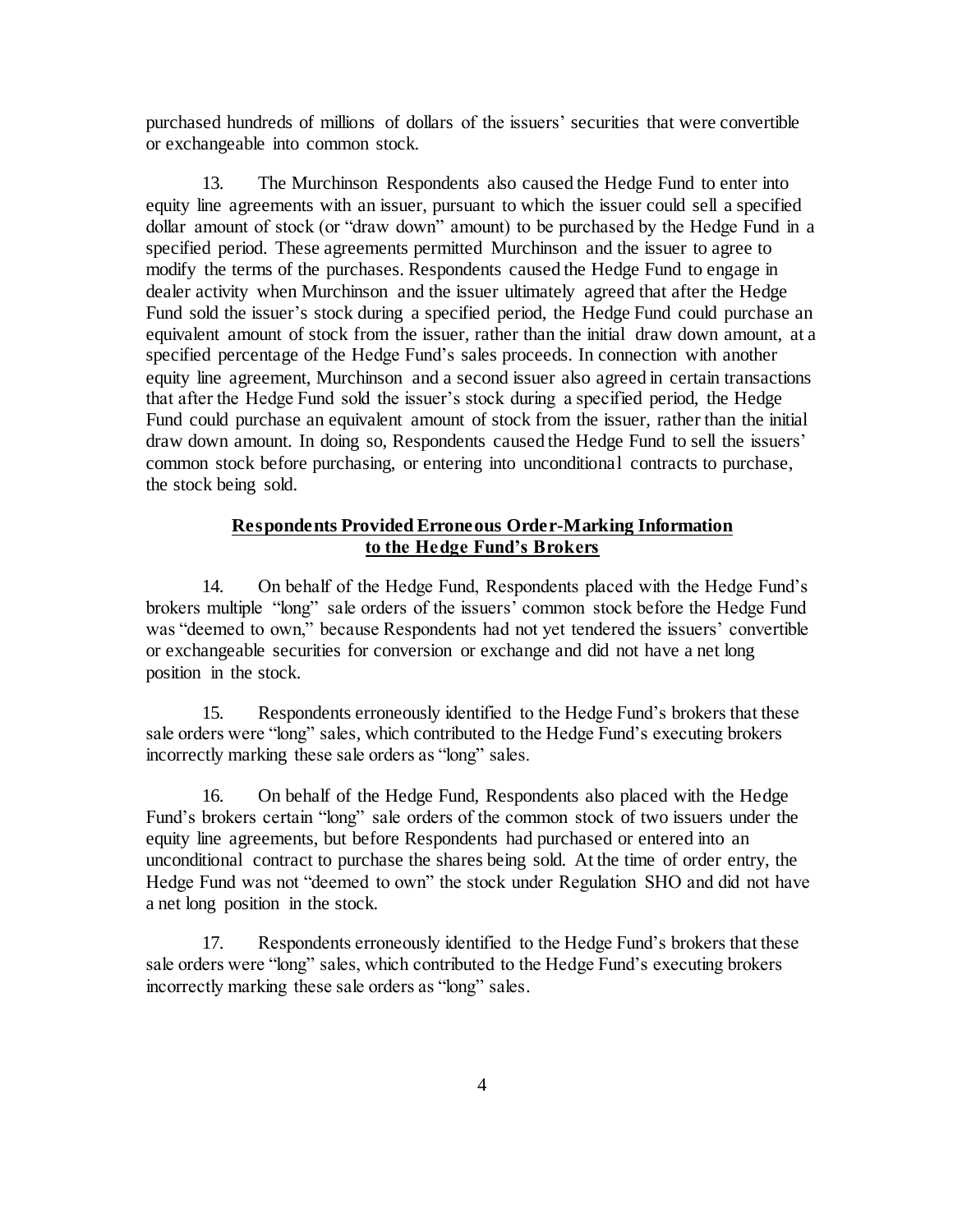# **The Murchinson Respondents Caused the Hedge Fund to Engage in the Business of Buying and Selling Securities for the Hedge Fund's Own Account**

18. In connection with the equity line agreements, the Murchinson Respondents caused the Hedge Fund to engage in dealer activity, without registering with the Commission or being exempt from registration, by agreeing in certain instances: to purchase the number of shares the Hedge Fund sold during specified periods, and to calculate the Hedge Fund's purchase price as a fixed percentage of the Hedge Fund's sales proceeds during each specified period. The Murchinson Respondents caused the Hedge Fund to act as a dealer in those instances by placing sale orders then purchasing the stock from the issuers.

19. The issuers filed prospectus supplements with the Commission in connection with the equity line agreements that identified the Hedge Fund as a statutory underwriter within the meaning of Section  $2(a)(11)$  of the Securities Act of 1933.

20. The Hedge Fund profited by keeping a percentage of its sales proceeds and remitting the remainder of the proceeds to the issuers. As such, the Hedge Fund profited primarily from the difference between its sales price and the price it paid the issuers for the securities, not from appreciation in the value of the securities.

21. The Murchinson Respondents caused the Hedge Fund to sell hundreds of millions of dollars of common stock into U.S. markets pursuant to the equity line agreements. In doing so, the Murchinson Respondents caused the Hedge Fund to engage in the regular business of buying and selling securities for its own account without registering with the Commission as a dealer, or being exempt from registration.

### **Violations**

# Respondents Caused the Hedge Fund's Executing Brokers to Violate Rule 200(g) of Regulation SHO

22. Rule  $200(g)$  of Regulation SHO requires executing broker-dealers to mark all sell orders of any equity security as "long," "short," or "short exempt." 17 C.F.R. §  $242.200(g)$ .

23. An order to sell may be marked "long" only if two conditions are met. First, the seller must be "deemed to own" the security pursuant to Rule 200(a) through (f) of Regulation SHO. 17 C.F.R. §§ 242.200(a)-(f), 242.200(g)(1). A person is "deemed to own" a security only to the extent that he has a net long position in such security. 17 C.F.R. § 242.200(c). Second, an order may be marked "long" only if the broker-dealer either has possession or control of the security to be delivered or reasonably expects that the security will be in the broker-dealer's physical possession or control no later than the settlement of the transaction. 17 C.F.R.  $\S$  242.200(g)(1).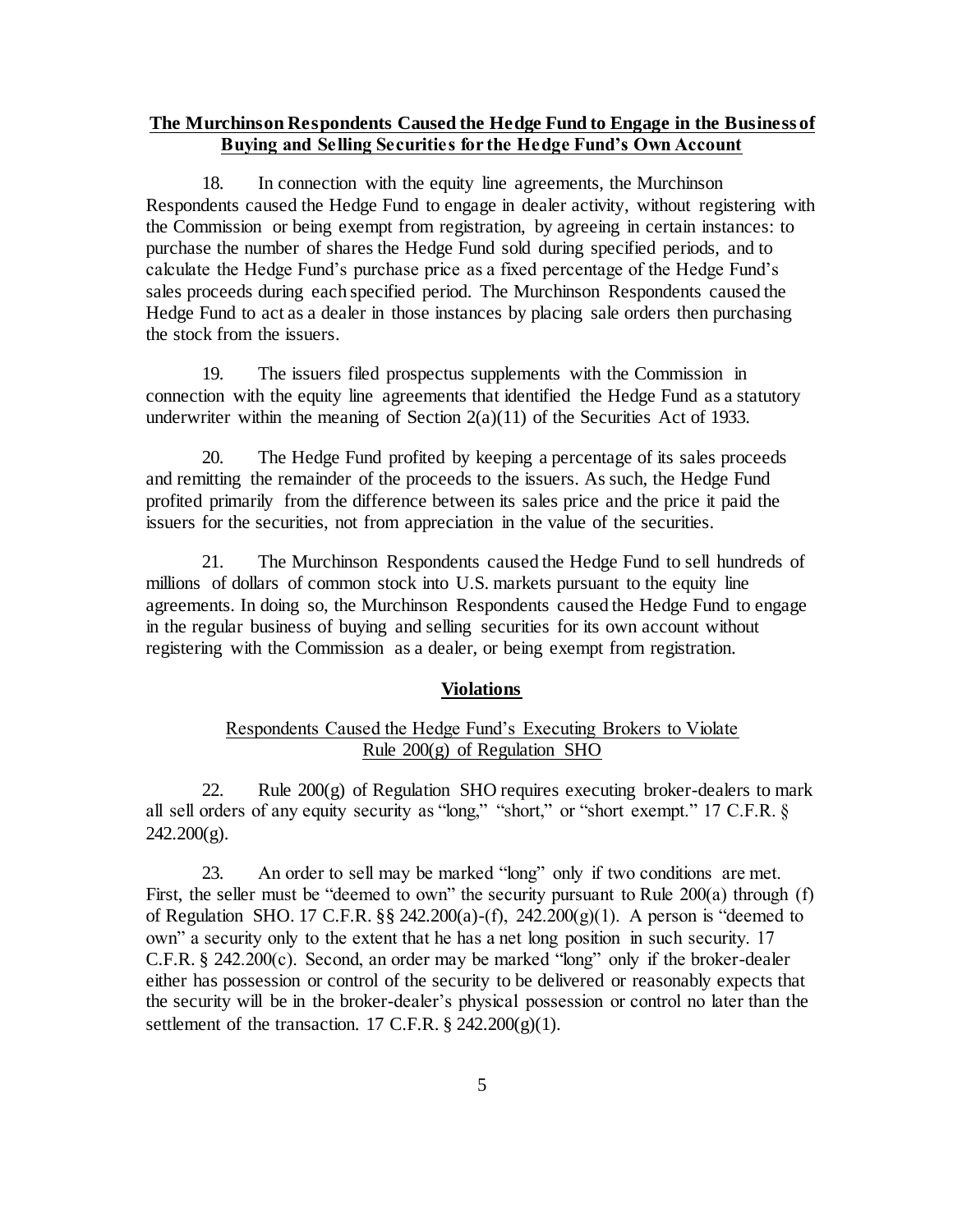24. The Commission may order any person that "is, was, or would be" a cause of another person's violation of the Exchange Act or the rules thereunder, "due to an act or omission the person knew or should have known would contribute to such violation," to cease and desist from committing or causing such violation and future violation. 15 U.S.C. § 78u-3(a).

25. As a result of the conduct described above, Respondents caused the Hedge Fund's executing brokers to violate Rule 200(g) of Regulation SHO. Respondents provided erroneous order-marking information to the Hedge Fund's brokers by identifying certain of the Hedge Fund's sale orders as "long" sales, which contributed to the Hedge Fund's executing brokers mismarking such sale orders as "long" sales.

# The Respondents Caused the Hedge Fund's Executing Brokers to Violate Rule 203(b)(1) of Regulation SHO

26. Rule 203(b)(1) of Regulation SHO prohibits a broker-dealer from accepting a short sale order in an equity security from another person or effecting a short sale in an equity security for its own account, unless the broker-dealer has "(i) [b]orrowed the security, or entered into a bona-fide arrangement to borrow the security; or (ii) [r]easonable grounds to believe that the security can be borrowed so that it can be delivered on the date delivery is due; and (iii) [d]ocumented compliance with this [requirement]." 17 C.F.R. § 242.203(b)(1). This is generally referred to as the "locate" requirement.

27. Since the Hedge Fund's executing brokers erroneously marked certain of the Hedge Fund's sale orders as "long" when the Hedge Fund was not "deemed to own" the underlying shares, the executing brokers did not obtain a locate in connection with those sale orders. Consequently, the Hedge Fund's executing brokers violated Rule 203(b)(1) of Regulation SHO for those sales.

28. As a result of the conduct described above, Respondents caused the Hedge Fund's executing brokers to violate Rule 203(b)(1) of Regulation SHO. The Respondents provided erroneous order-marking information to the Hedge Fund's brokers, which contributed to the Hedge Fund's executing brokers failing to obtain a locate, as required under Rule 203(b)(1).

# The Murchinson Respondents Caused the Hedge Fund to Violate Section 15(a)(1) of the Exchange Act

29. Section  $15(a)(1)$  of the Exchange Act provides that it "shall be unlawful for any broker or dealer ... to make use of the mails or any means or instrumentality of interstate commerce to effect any transactions in, or to induce or attempt to induce the purchase or sale of, any security ... unless such broker or dealer is registered" with the Commission. 15 U.S.C. § 78o(a)(1).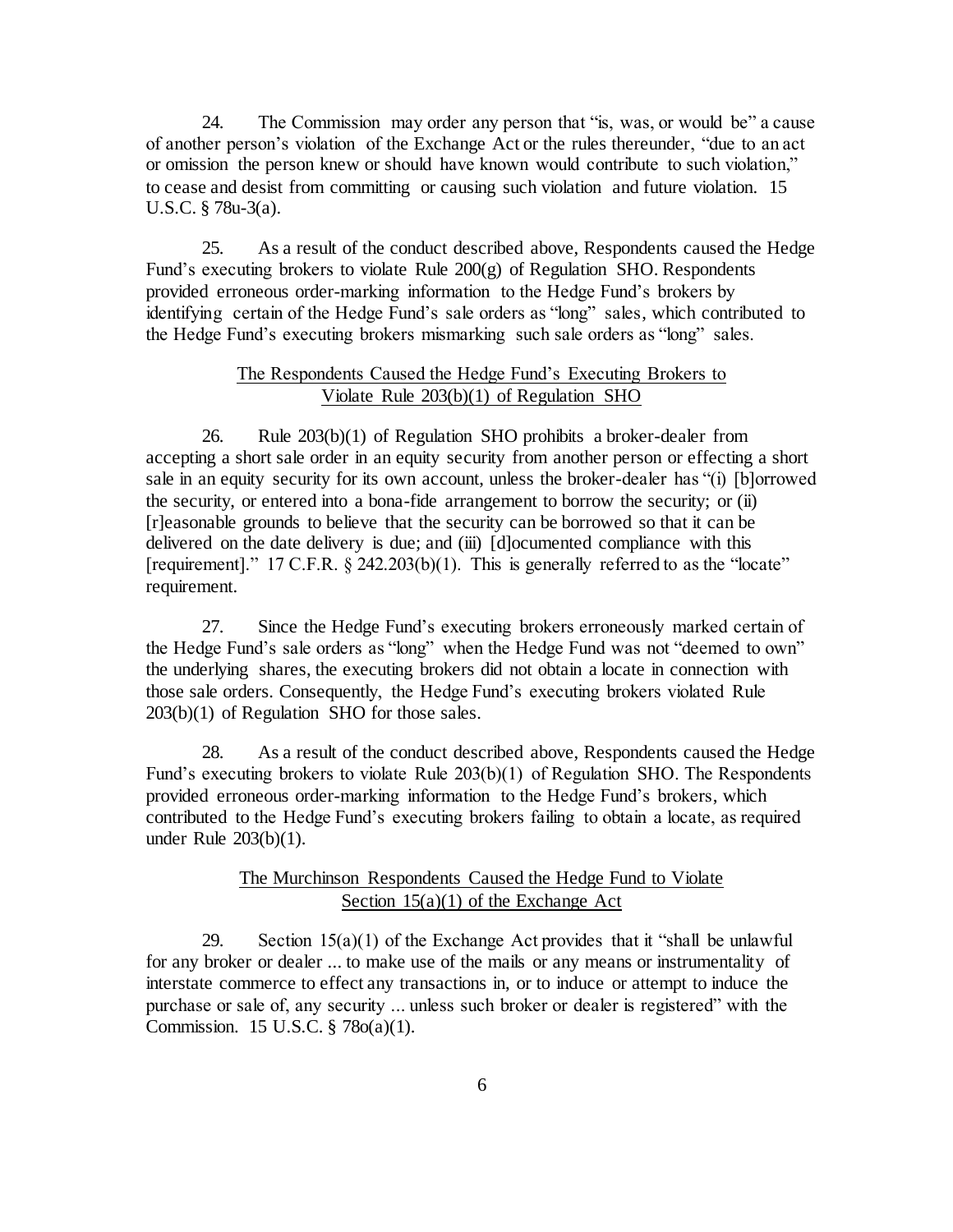30. As a result of the conduct described above, in connection with the modified equity line agreements, the Murchinson Respondents caused the Hedge Fund to make use of the mails or other means or instrumentalities of interstate commerce to effect transactions in the purchase and sale of securities as part of a regular business while the Hedge Fund was not registered with the Commission as a dealer or otherwise exempt from registration.

#### **Disgorgement and Civil Penalties**

31. The disgorgement and prejudgment interest ordered in paragraph D is consistent with equitable principles and does not exceed Respondents' net profits from their violations and will be distributed to harmed investors, if feasible. The Commission will hold funds paid pursuant to paragraph D in an account at the United States Treasury pending a decision whether the Commission in its discretion will seek to distribute funds. If a distribution is determined feasible and the Commission makes a distribution, upon approval of the distribution final accounting by the Commission, any amounts remaining that are infeasible to return to investors, and any amounts returned to the Commission in the future that are infeasible to return to investors, may be transferred to the general fund of the U.S. Treasury, subject to Section 21F(g)(3) of the Exchange Act.

## **Undertakings**

32. The Murchinson Respondents have undertaken, for a period of two years, to provide to any broker with whom the Murchinson Respondents, or any person directly or indirectly controlled by them or under their common control, place any orders for the sale of securities, purchased directly from an issuer for execution on a U.S. market, a copy of this Order and a legal opinion that describes when, under the applicable agreement, the Hedge Fund would be "deemed to own" the securities being sold "long" or "short exempt," and what documentation would establish that the Hedge Fund is "deemed to own" the securities being sold "long" or "short exempt."

33. Respondent Murchinson has undertaken, within 90 days of the entry of this Order, to revise its compliance policies and procedures so that they are reasonably designed to ensure future compliance with Regulation SHO.

34. Respondent Murchinson has undertaken to conduct annual training, for a period of two years, on Regulation SHO and Murchinson's revised policies and procedures for Respondent Bistricer and all personnel at Murchinson involved in trading and settlement functions.

#### **Findings**

35. Based on the foregoing, the Commission finds that Respondents caused the Hedge Fund's executing brokers to violate Rules 200(g) and 203(b)(1) of Regulation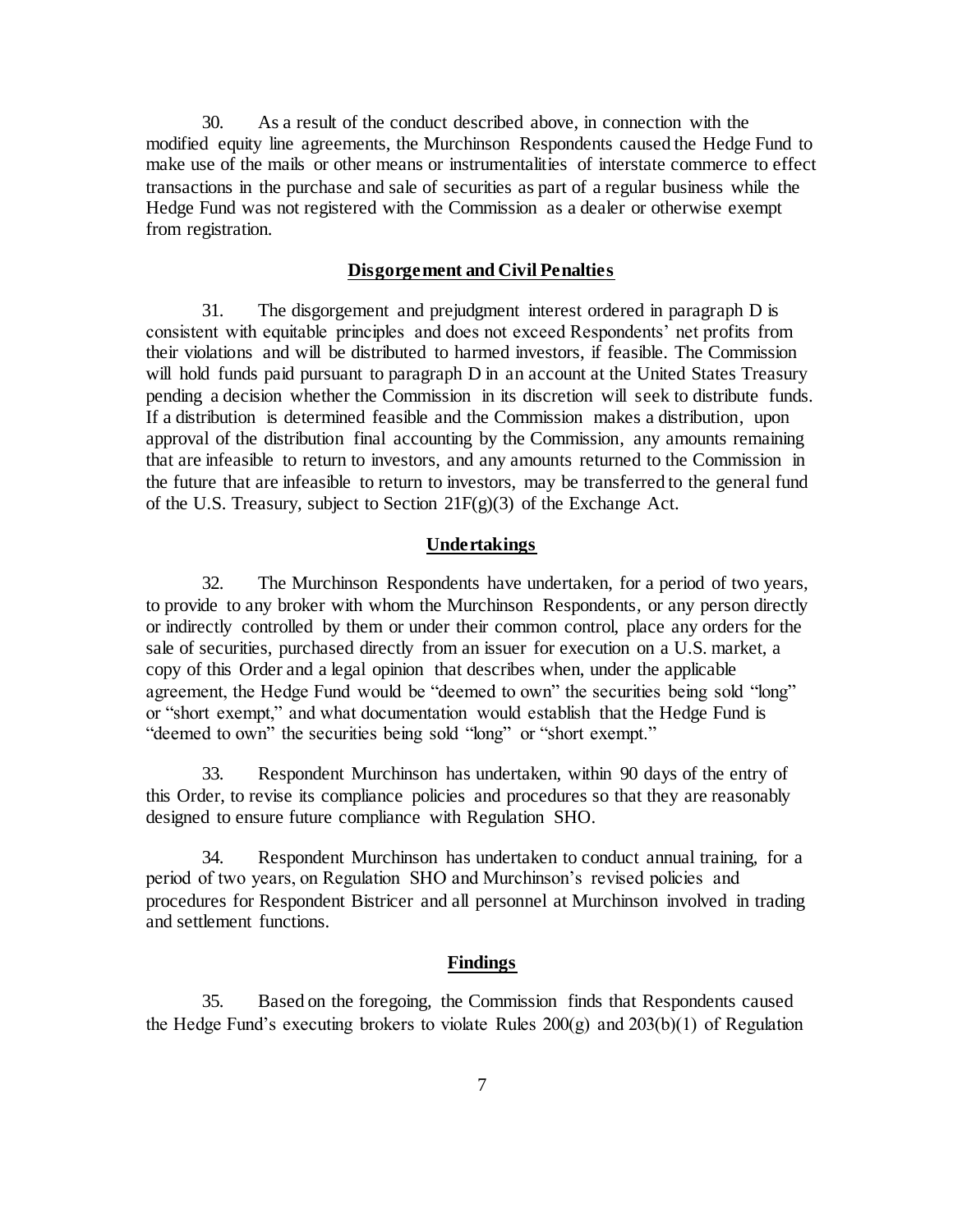SHO, and the Murchinson Respondents caused the Hedge Fund to violate Section 15(a)(1) of the Exchange Act.

## **IV.**

In view of the foregoing, the Commission deems it appropriate to impose the sanctions agreed to in the Respondents' Offers.

Accordingly, it is hereby ORDERED that:

A. Pursuant to Section 21C of the Exchange Act, Respondents cease and desist from committing or causing any violations and any future violations of Rules  $200(g)$  and  $203(b)(1)$  of Regulation SHO, and the Murchinson Respondents cease and desist from committing or causing any violations or future violations of Section 15(a)(1) of the Exchange Act.

B. The Murchinson Respondents shall comply with their undertakings as enumerated in paragraphs 32 to 34 above.

C. The Murchinson Respondents shall certify, in writing and on an annual basis, compliance with the undertakings set forth above in paragraphs 32 to 34. The certification shall identify the undertakings, provide written evidence of compliance in the form of a narrative, and be supported by exhibits sufficient to demonstrate compliance. The Commission staff may make reasonable requests for further evidence of compliance, and Respondents agree to provide such evidence. The certification and supporting material shall be submitted to Kevin Guerrero, with a copy to the Office of Chief Counsel of the Enforcement Division, no later than sixty (60) days from the date of the completion of the undertakings.

D. The Murchinson Respondents shall, within 14 days of the entry of this Order, pay, jointly and severally, disgorgement of \$7,000,000 and prejudgment interest of \$1,078,183 to the Securities and Exchange Commission. The Commission will hold funds paid pursuant to this paragraph in an account at the United States Treasury pending a decision whether the Commission, in its discretion, will seek to distribute funds or, transfer them to the general fund of the United States Treasury, subject to Section  $21F(g)(3)$ . If timely payment is not made, additional interest shall accrue pursuant to SEC Rule of Practice 600.

E. Respondent Murchinson shall, within 14 days of the entry of this Order, pay a civil money penalty in the amount of \$800,000 to the Securities and Exchange Commission. The Commission may distribute civil money penalties collected in this proceeding if, in its discretion, the Commission orders the establishment of a Fair Fund pursuant to 15 U.S.C. § 7246, Section 308(a) of the Sarbanes-Oxley Act of 2002. The Commission will hold funds paid pursuant to this paragraph in an account at the United States Treasury pending a decision whether the Commission, in its discretion, will seek to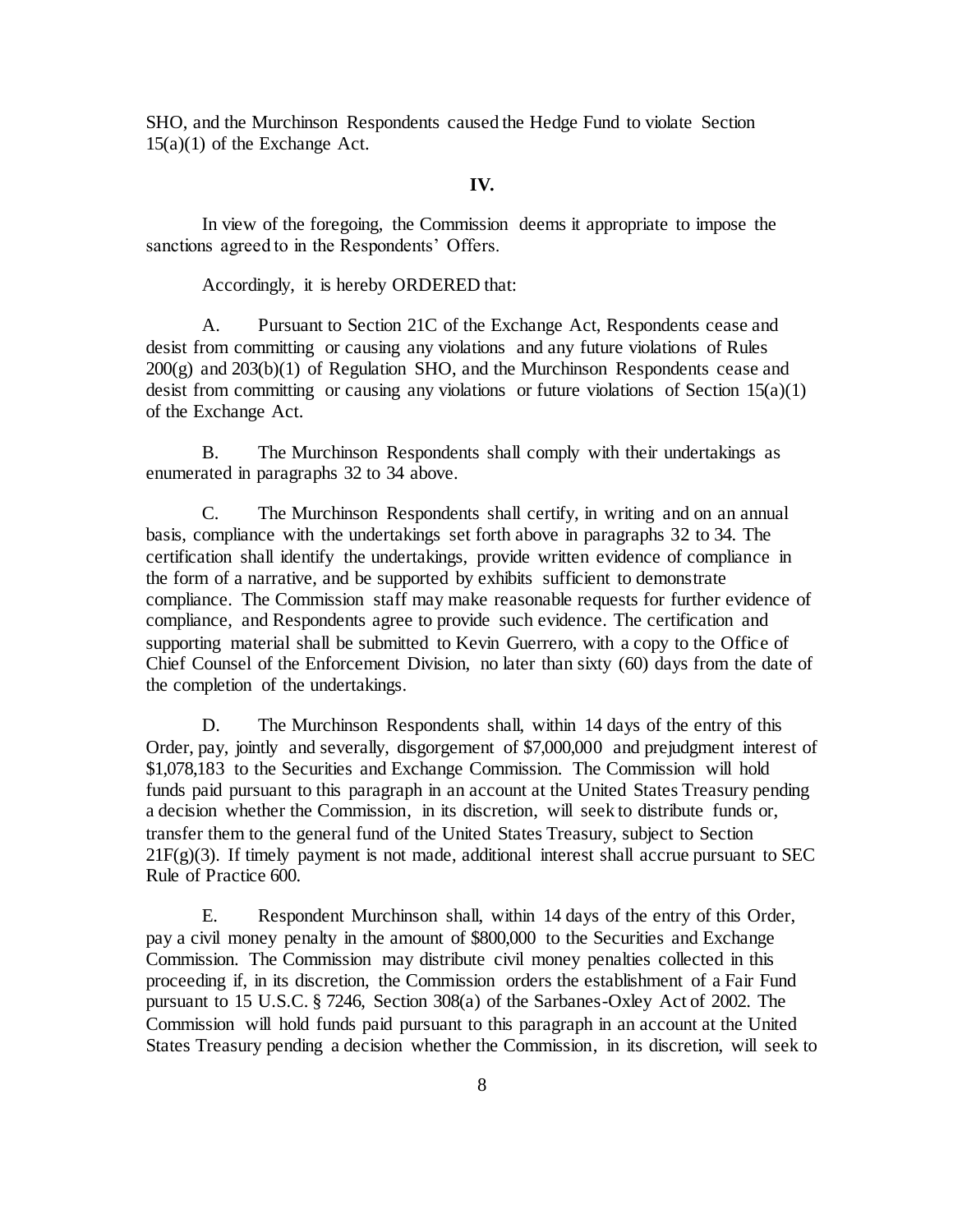distribute funds or, subject to Exchange Act Section  $21F(g)(3)$ , transfer them to the general fund of the United States Treasury. If timely payment is not made, additional interest shall accrue pursuant to 31 U.S.C. §3717.

F. Respondent Bistricer shall, within 14 days of the entry of this Order, pay a civil money penalty in the amount of \$75,000 to the Securities and Exchange Commission. The Commission may distribute civil money penalties collected in this proceeding if, in its discretion, the Commission orders the establishment of a Fair Fund pursuant to 15 U.S.C. § 7246, Section 308(a) of the Sarbanes-Oxley Act of 2002. The Commission will hold funds paid pursuant to this paragraph in an account at the United States Treasury pending a decision whether the Commission, in its discretion, will seek to distribute funds or, subject to Exchange Act Section  $21F(g)(3)$ , transfer them to the general fund of the United States Treasury. If timely payment is not made, additional interest shall accrue pursuant to 31 U.S.C. §3717.

G. Respondent Zogala shall, within 14 days of the entry of this Order, pay a civil money penalty in the amount of \$25,000 to the Securities and Exchange Commission. The Commission may distribute civil money penalties collected in this proceeding if, in its discretion, the Commission orders the establishment of a Fair Fund pursuant to 15 U.S.C. § 7246, Section 308(a) of the Sarbanes-Oxley Act of 2002. The Commission will hold funds paid pursuant to this paragraph in an account at the United States Treasury pending a decision whether the Commission, in its discretion, will seek to distribute funds or, subject to Exchange Act Section  $21F(g)(3)$ , transfer them to the general fund of the United States Treasury. If timely payment is not made, additional interest shall accrue pursuant to 31 U.S.C. §3717.

- H. Payment must be made in one of the following ways:
	- (1) Respondents may transmit payment electronically to the Commission, which will provide detailed ACH transfer/Fedwire instructions upon request;
	- (2) Respondents may make direct payment from a bank account via Pay.gov through the SEC website at http://www.sec.gov/about/offices/ofm.htm; or
	- (3) Respondents may pay by certified check, bank cashier's check, or United States postal money order, made payable to the Securities and Exchange Commission and hand-delivered or mailed to:

Enterprise Services Center Accounts Receivable Branch HQ Bldg, Room 181, AMK-341 6500 South MacArthur Boulevard Oklahoma City, OK 73169